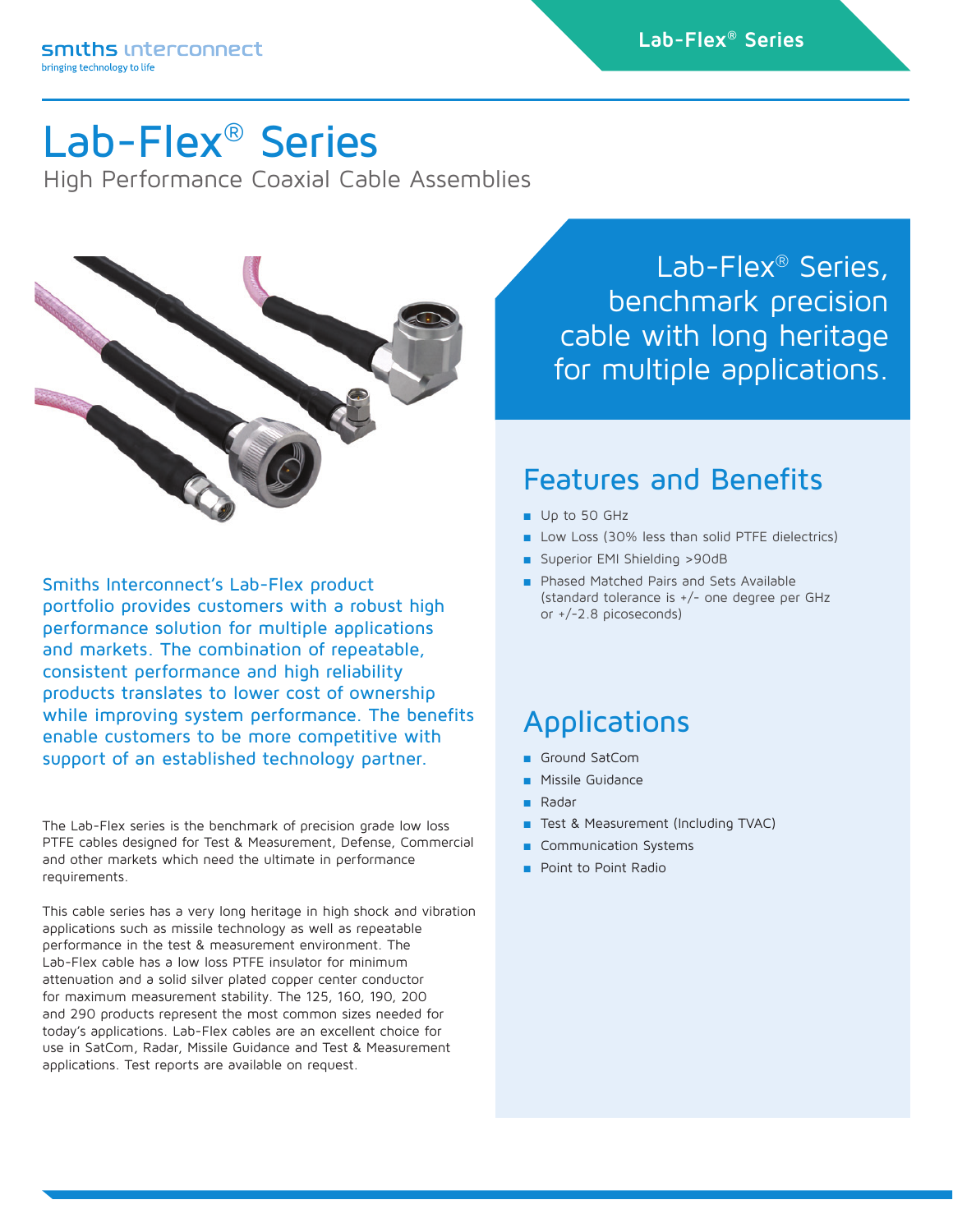## Technical Characteristics

| <b>Lab-Flex Series</b>                                                                | 125          | 160              | 190              | 200                       | 290              |                   |  |  |  |  |
|---------------------------------------------------------------------------------------|--------------|------------------|------------------|---------------------------|------------------|-------------------|--|--|--|--|
| <b>Electrical</b>                                                                     |              |                  |                  |                           |                  |                   |  |  |  |  |
| Frequency, Max (GHz)                                                                  |              |                  | 40               | 31                        | 26               | 18                |  |  |  |  |
| Impedance, nominal $(\Omega)$                                                         |              | 50               | 50               | 50                        | 50               | 50                |  |  |  |  |
| Velocity of Propagation (%)                                                           |              | 74               | 76               | 84                        | 80               | 85                |  |  |  |  |
| Shielding Effectiveness, 18 GHz (dB/ft)                                               |              | >90              | >90              | >95                       | >90              | >100              |  |  |  |  |
| Capacitance (pF/ft)                                                                   |              | 26.7             | 26.9             | 23.8                      | 22.5             | 24                |  |  |  |  |
| Delay (ns/ft), (ns/meter)                                                             |              |                  | 1.34(4.39)       | 1.2(3.94)                 | 1.27(4.17)       | 1.19(3.90)        |  |  |  |  |
| Attenuation k1 (db/100ft) @ 23°C                                                      |              | 0.4332           | 0.3706           | 0.2100                    | 0.246            | 0.1341            |  |  |  |  |
| Attenuation k2 (db/100ft) @ 23°C                                                      |              | 0.000531         | 0.00038          | 0.000288                  | 0.0001785        | 0.00011           |  |  |  |  |
| Attenuation (Typical) at any Frequency = $k1 \times SQRt$ (FMHz) + $k2 \times (FMHz)$ |              |                  |                  |                           |                  |                   |  |  |  |  |
| <b>Mechanical &amp; Environmental</b>                                                 |              |                  |                  |                           |                  |                   |  |  |  |  |
| Weight (lbs/100ft), (Kg/100m)                                                         |              | 2.0(2.976)       | 4.0(5.95)        | 3.4(5.06)                 | 4.8(7.14)        | 9.0(13.39)        |  |  |  |  |
| Temperature Range (°C)                                                                |              | $-65/+200$       | $-65/+200$       | $-65/+200$                | $-65/+200$       | $-65/+200$        |  |  |  |  |
| Minimum Bend Radius (inch), (mm)                                                      |              | .600(15.24)      | .900(22.86)      | 1.10(27.94)<br>1.0(25.40) |                  | 1.6(40.64)        |  |  |  |  |
| <b>Construction</b>                                                                   |              |                  |                  |                           |                  |                   |  |  |  |  |
| <b>Inner Conductor</b>                                                                | $\mathsf{A}$ | Solid SPC        | Solid SPC        | Solid SPC                 | Solid SPC        | Solid SPC         |  |  |  |  |
| <b>Dielectric</b>                                                                     | B            | ePTFE            | <b>ePTFE</b>     | ePTFE                     | ePTFE            | ePTFE             |  |  |  |  |
| <b>First Outer Shield</b>                                                             | c            | <b>SPC Flat</b>  | <b>SPC Flat</b>  | <b>SPC Spiral</b>         | <b>SPC Flat</b>  | <b>SPC Spiral</b> |  |  |  |  |
| <b>Second Outer Shield</b>                                                            | D            | Metalized Foil   | Metalized Foil   | <b>SPC Round</b>          | Metalized Foil   | <b>SPC Round</b>  |  |  |  |  |
| <b>Third Outer Shield</b>                                                             | Е            | <b>SPC Round</b> | <b>SPC Round</b> |                           | <b>SPC Round</b> |                   |  |  |  |  |
| Jacket (inch O.D.)                                                                    | F            | FEP (.125)       | FEP (.160)       | FEP (.190)                | FEP (.200)       | FEP (.290)        |  |  |  |  |



Lab-Flex® 190, 290



Lab-Flex® 125, 160, 200

|                                            |                                                                        | Attenuation (dB/100ft)                                        | <b>Attenuation vs Frequency</b>                     |                                             |                                    |                                                                                                                                                                               |
|--------------------------------------------|------------------------------------------------------------------------|---------------------------------------------------------------|-----------------------------------------------------|---------------------------------------------|------------------------------------|-------------------------------------------------------------------------------------------------------------------------------------------------------------------------------|
| <b>GHz</b>                                 | 125                                                                    | 160                                                           | 190                                                 | 200                                         | 290                                |                                                                                                                                                                               |
| 3<br>6<br>12<br>18<br>26<br>32<br>40<br>50 | 14.2<br>25.0<br>36.7<br>54.0<br>67.7<br>83.7<br>94.5<br>107.9<br>123.4 | 12.5<br>22.3<br>32.4<br>47.7<br>60.1<br>74.5<br>84.2<br>106.0 | 6.9<br>12.4<br>18.0<br>26.5<br>33.4<br>40.9<br>46.8 | 7.9<br>13.9<br>19.9<br>28.8<br>35.9<br>43.9 | 4.0<br>7.1<br>10.4<br>15.3<br>19.3 | 140.0<br>125<br>120.0<br>160<br>190<br>100.0<br>£<br>200<br>$\overline{100}$<br>290<br>80.0<br>60.0<br>쁭<br>40.0<br>20.0<br>0.0<br>32<br>18<br>26<br>40<br>50<br>12<br>3<br>6 |
| Typical Cable Loss at +25° C & Sea Level   |                                                                        |                                                               | <b>Frequency (GHz)</b>                              |                                             |                                    |                                                                                                                                                                               |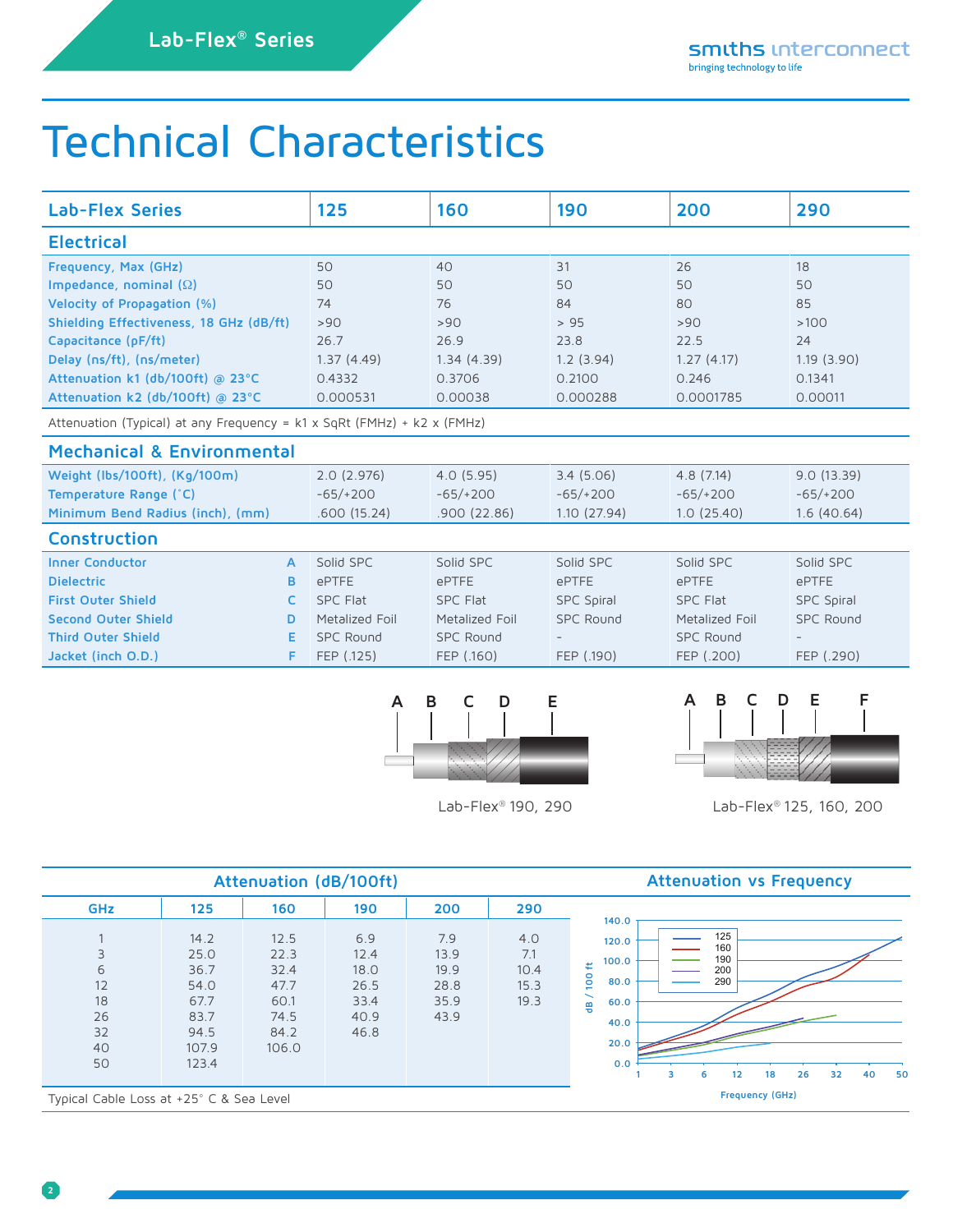## Technical Characteristics

|                                                            |                                                                              | <b>Average Power Rating (Watts)</b>                   | <b>Average Power Rating</b>                     |                                 |                                      |                                                                                                                                                   |
|------------------------------------------------------------|------------------------------------------------------------------------------|-------------------------------------------------------|-------------------------------------------------|---------------------------------|--------------------------------------|---------------------------------------------------------------------------------------------------------------------------------------------------|
| <b>GHz</b>                                                 | 125                                                                          | 160                                                   | 190                                             | 200                             | 290                                  | 5000.0                                                                                                                                            |
| 3<br>6<br>12<br>18<br>26<br>32<br>40<br>50                 | 650.0<br>380.0<br>260.0<br>180.0<br>140.0<br>120.0<br>110.0<br>100.0<br>80.0 | 1070<br>620<br>420<br>290<br>200<br>190<br>170<br>150 | 1900<br>1100<br>750<br>580<br>400<br>370<br>250 | 820<br>460<br>340<br>220<br>170 | 4700<br>2600<br>1800<br>1200<br>1000 | 125<br>4000.0<br>160<br>atts)<br>190<br>200<br>$\geq$ 3000.0<br>290<br>2000.0<br>ō<br>1000.0<br>0.0<br>26<br>32<br>50<br>12<br>18<br>40<br>з<br>h |
| $C = \begin{bmatrix} 1 & 0 & 0 \\ 0 & 0 & 0 \end{bmatrix}$ |                                                                              |                                                       |                                                 |                                 |                                      | <b>Frequency (GHz)</b>                                                                                                                            |

Cable Power handling at +25° C & Sea Level



Typcal Values

| <b>Phase vs. Flexure</b>              |                                               |                                       |                                          |                       |                     |                                                                                       |              |                 |                                       | <b>Phase vs Flexure</b> |    |    |
|---------------------------------------|-----------------------------------------------|---------------------------------------|------------------------------------------|-----------------------|---------------------|---------------------------------------------------------------------------------------|--------------|-----------------|---------------------------------------|-------------------------|----|----|
| Frequency (GHz)                       | $125$ (+/-deg)                                |                                       | 160 $(+/-$ deg) 190 $(+/-$ deg)          | $ 200 (+/- deg) $     | $ 290 (+/- deg) $   | 30                                                                                    |              |                 |                                       |                         |    |    |
| $\circ$<br>10<br>20<br>30<br>40<br>50 | $\Omega$<br>3.5<br>6.5<br>9.5<br>12.5<br>15.6 | $\circ$<br>3.7<br>7.2<br>10.5<br>13.9 | $\circ$<br>$\overline{4}$<br>7.5<br>11.4 | $\circ$<br>3.8<br>7.2 | $\circ$<br>4.2<br>8 | deg)<br>25<br>20<br>Ŧ<br>$\overline{\phantom{0}}$<br>Change<br>15<br>10<br>Phase<br>ь | $\mathbf{O}$ | 10 <sup>°</sup> | 125<br>160<br>190<br>200<br>290<br>20 | 30                      | 40 | 50 |
| Typeal Values $+25\degree$ C          |                                               |                                       |                                          |                       |                     |                                                                                       |              |                 |                                       | <b>Frequency (GHz)</b>  |    |    |

Typcal Values +25°C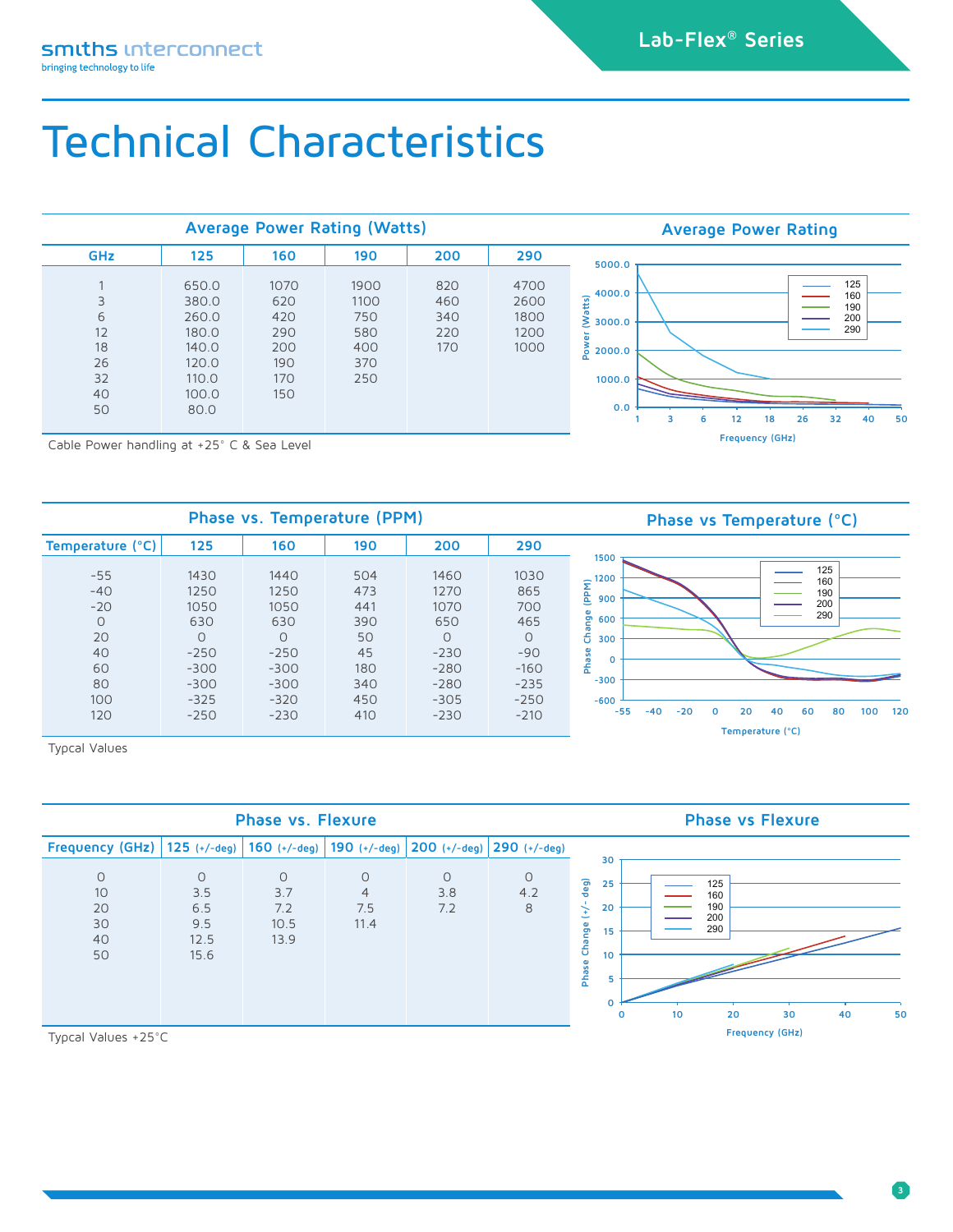## Technical Characteristics

| <b>Cable Code</b>        | <b>Connector</b><br>Code | <b>Series</b> | Gender | <b>Type</b> | C-Nut<br>Style <sup>1</sup> | <b>Body</b><br>Material <sup>2</sup> | <b>Body</b><br>$F$ inish $3$ | <b>Loss</b><br>per GHz | <b>Frequency</b><br>Max GHz |
|--------------------------|--------------------------|---------------|--------|-------------|-----------------------------|--------------------------------------|------------------------------|------------------------|-----------------------------|
| 125, 160, 190, 200, 290, | SMS                      | <b>SMA</b>    | Male   | Straight    | Н                           | SS                                   | $\mathsf{P}$                 | 0.01                   | 18                          |
| 200, 290                 | <b>SFS</b>               | <b>SMA</b>    | Female | Straight    | N/A                         | SS                                   | $\mathsf P$                  | 0.015                  | 18                          |
| 160, 200, 290            | <b>SMR</b>               | <b>SMA</b>    | Male   | R/A         | H                           | SS                                   | $\mathsf{P}$                 | 0.02                   | 18                          |
| 200, 290                 | <b>SFBS</b>              | <b>SMA</b>    | Female | Straight    | N/A                         | SS                                   | P                            | 0.015                  | 18                          |
| 125, 160, 190, 200       | <b>KMS</b>               | 2.92mm        | Male   | Straight    | H                           | SS                                   | $\mathsf P$                  | 0.01                   | 40                          |
| 125, 160                 | <b>KFS</b>               | 2.92mm        | Female | Straight    | N/A                         | SS                                   | $\mathsf P$                  | 0.015                  | 40                          |
| 160                      | <b>KFBS</b>              | 2.92mm        | Female | Straight    | N/A                         | SS                                   | $\mathsf P$                  | 0.015                  | 40                          |
| 125, 160                 | <b>MMS</b>               | 2.4mm         | Male   | Straight    | H                           | SS                                   | P                            | 0.01                   | 50                          |
| 160                      | <b>MFS</b>               | 2.4mm         | Female | Straight    | N/A                         | SS                                   | P                            | 0.015                  | 50                          |
| 125, 190, 200, 290       | <b>NMS</b>               | Type-N        | Male   | Straight    | H                           | SS                                   | $\mathsf{P}$                 | 0.01                   | 18                          |
| 200, 290                 | <b>NFS</b>               | Type-N        | Female | Straight    | N/A                         | SS                                   | $\mathsf P$                  | 0.015                  | 18                          |
| 200, 290                 | <b>NMR</b>               | Type-N        | Male   | R/A         | N/A                         | SS                                   | $\mathsf{P}$                 | 0.02                   | 18                          |
| 200, 290                 | <b>NFBS</b>              | Type-N        | Female | Straight    | N/A                         | SS                                   | P                            | 0.015                  | 18                          |
| 200, 290                 | <b>TMS</b>               | <b>TNC</b>    | Male   | Straight    | H                           | SS                                   | P                            | 0.01                   | 18                          |
| 200, 290                 | <b>TFS</b>               | <b>TNC</b>    | Female | Straight    | N/A                         | SS                                   | $\mathsf{P}$                 | 0.015                  | 18                          |
| 200, 290                 | <b>TFBS</b>              | <b>TNC</b>    | Female | Straight    | N/A                         | SS                                   | P                            | 0.015                  | 18                          |
| 200                      | <b>TMR</b>               | <b>TNC</b>    | Male   | Straight    | Н                           | SS                                   | $\mathsf{P}$                 | 0.02                   | 18                          |
| 290                      | 7/16MS                   | 7/16          | Male   | Straight    | H                           | B                                    | <b>WB</b>                    | 0.01                   | 6                           |
| 290                      | <b>SCMS</b>              | <b>SC</b>     | Male   | Straight    | H                           | SS                                   | $\mathsf{P}$                 | 0.01                   | 10                          |
| 290                      | <b>SCMR</b>              | <b>SC</b>     | Male   | R/A         | H                           | SS                                   | $\mathsf P$                  | 0.02                   | 10                          |
| 290                      | <b>SCFBS</b>             | <b>SC</b>     | Female | Straight    | N/A                         | SS                                   | $\mathsf{P}$                 | 0.015                  | 10                          |

1 C-Nut Style: H=Hex, K-Knurled, HK=Hex Nut & Knurled

2 Body Materials: B=Brass, SS=Stainless, Be=Berylium Copper

<sup>3</sup> Body Finish: N=Nickel, S=Silver, G=Gold, P=Passivated, WB=White Bronze

Sex of connector is determined by center conductor

| <b>Cable Code</b>  | <b>Option Code</b>        | <b>Option Description</b>      | <b>Option Details</b>                          |
|--------------------|---------------------------|--------------------------------|------------------------------------------------|
| 160, 200, 290      | $\overline{A}$            | Armorized Protection           | SS Interlock Armor                             |
| 125, 160, 200, 290 | W                         | Weatherized                    | Extruded PVC cover                             |
| 160, 200, 290      | <b>AW</b>                 | Armorized/Weatherized Covering | SS Interlock Armor with Extruded PVC Cover     |
| 160, 200           | MC.                       | Armorized/Weatherized Covering | SS Monocoil Armor with Extruded Silicone Cover |
| 200                | <b>MP</b>                 | Armorized/Weatherized Covering | SS Monocoil Armor with Polyolefin Cover        |
| 125, 160, 200      | Z                         | Water Tight                    | Cable to Connector junction "Sealed"           |
| 125, 160, 200, 290 | D                         | Dust Caps                      | Dust Cap with Tether                           |
| 125, 160, 200      | $+/- 2.8$ ps <sup>4</sup> | Phase Match                    | Standard Tolerance of $+/-2.8$ ps              |
| 125, 160, 200, 290 | EE                        | Extended Boots                 | Layered Adhesive lined Shrink Tubing           |
| 125, 160, 200, 290 | RoHS <sup>5</sup>         | RoHS Compliant                 | Per EU Directive 2002/95/EC                    |

4for phase matched assemblies (+/-2.8ps) is required to be added to the end of standard part number example: NMS-200-120.0-NMS +/-2.8ps

<sup>5</sup>for RoHS assemblies (RoHS) is required to be added to the end of standard part number example: NMS-200-120.0-NMS - RoHS

#### **Custom Options:**

The above connectors and options represent the most common types used. Smiths Interconnect offers a wide range of cables, connectors and options. If you do not see an option you require please consult the sales department.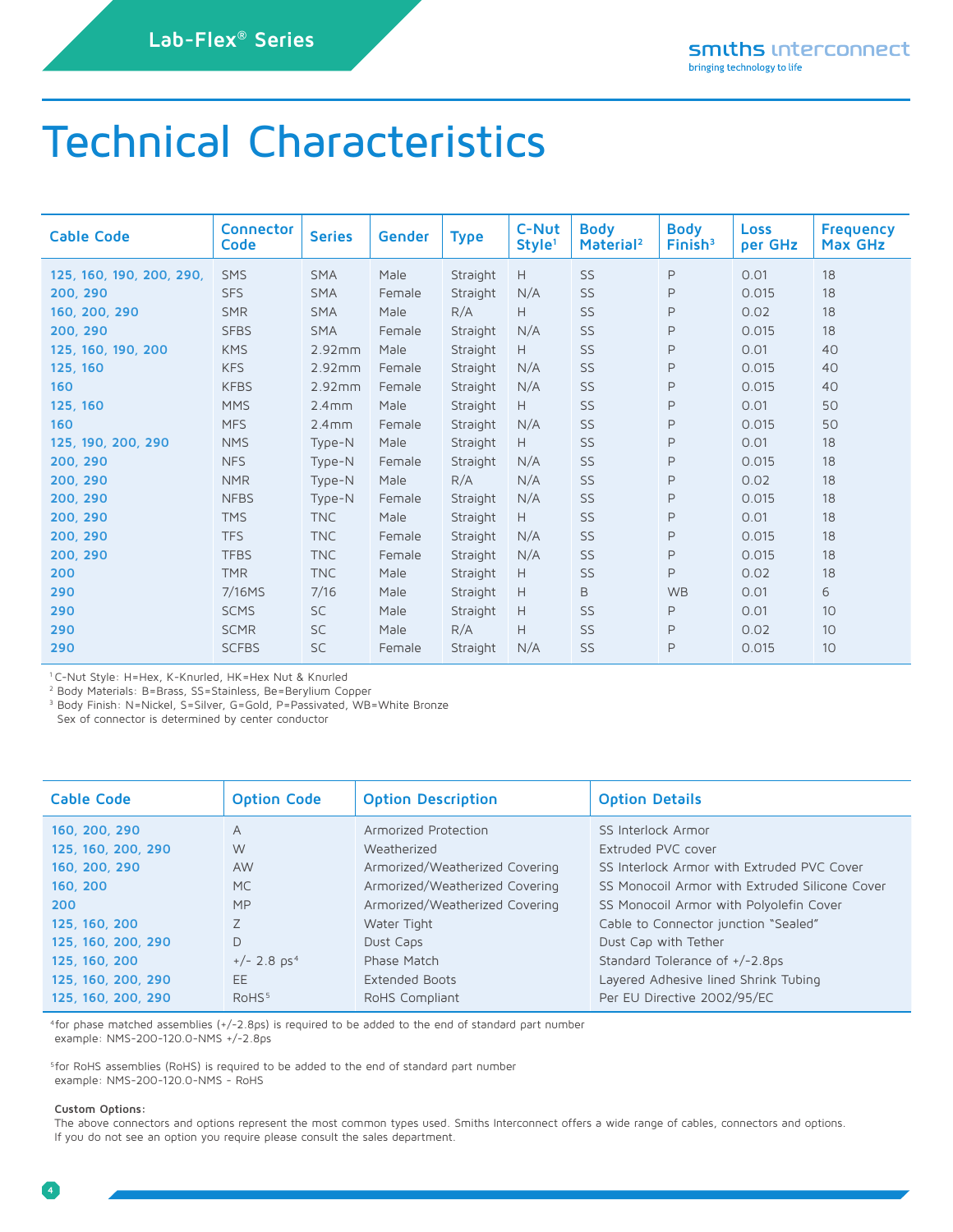**Lab-Flex® 100 Series Lab-Flex® Series**

## How To Order